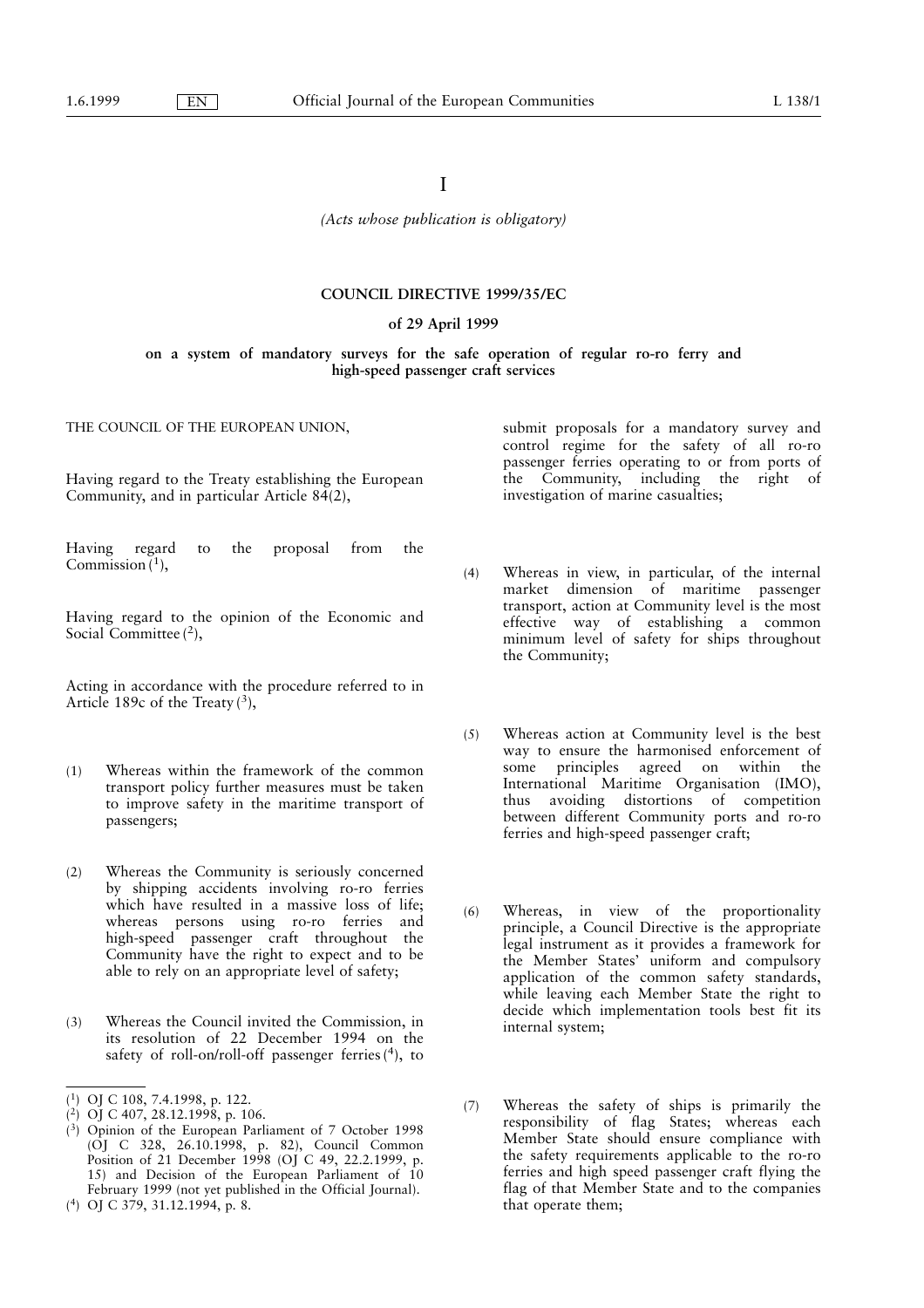- Whereas port State control does not provide for  $(8)$ regular in-depth preventive surveys and verifications for ro-ro ferries and high speed passenger craft; whereas it therefore should be verified that companies and their ferries and craft comply with the safety standards agreed within the IMO and, where appropriate, at regional level, through a system of regular mandatory inspections by host States; whereas companies should be prevented from operating such ferries and craft if these inspections reveal dangerous non-conformity with these safety standards:
- $(9)$ Whereas this Directive addresses the Member States in their capacity as host States; whereas the responsibilities exercised in that capacity are based on specific port State responsibilities that are fully in line with the 1982 United Nations Convention on the Law of the Sea (Unclos);
- (10) Whereas in the interest of improving safety and avoiding distortion of competition, the common safety standards should apply to all ro-ro ferries and high-speed passenger craft, regardless of the flag they fly, providing regular services to or from a port in the Member States both on international voyages and on domestic voyages in sea areas beyond 20 miles from a coast line where shipwrecked persons can land, while leaving the possibility to the Member States to extend the scope of application of the Directive to ro-ro ferries and high-speed passenger craft operating on domestic voyages in sea areas within 20 miles from a coast line;
- (11) Whereas it is necessary that host States check whether the ro-ro ferries and high-speed passenger craft operating to and from Community ports conform to certain harmonised requirements for certification and survey by the flag State;
- (12) Whereas those ro-ro ferries and high-speed passenger craft should also conform, at the building stage and during their entire lifetime, with the applicable classification standards as regards the construction and maintenance of their hull, main and auxiliary machinery, electrical installation and control installation and should be fitted with a voyage data recorder complying with the relevant international requirements;
- Whereas host States should check that the  $(13)$ companies providing those services operate their ro-ro ferries and high-speed passenger craft so as to guarantee maximum safety; whereas interested Member States, other than the flag State, should be allowed to participate fully in any investigation of a marine casualty;
- $(14)$ Whereas it is fundamental to check that third flag State administrations concur with the companies' commitments to cooperate with any investigation of a marine casualty or incident and to comply with the rules of recognised organisations for classification and, where applicable, for certification; whereas such administrations should accept the use of harmonised survey and certification procedures;
- Whereas, in order to ensure continuous  $(15)$ compliance of ro-ro ferries and high-speed passenger craft with the requirements of this Directive, host States should carry out surveys prior to the start of a service and thereafter at regular intervals and whenever a significant change occurs in the operating circumstances;
- $(16)$ Whereas in order to reduce the burden placed on companies, due account should be taken of previous verifications and surveys; ro-ro ferries and high-speed passenger craft should be exempted from surveys where it has been confirmed that they comply with this Directive for operation on similar routes and replacement ferries and craft should benefit from special arrangements; whereas ro-ro ferries and high-speed passenger craft which have been surveyed to the satisfaction of the host State should not be subjected to expanded inspections under Council Directive 95/21/EC of 19 June 1995 concerning the enforcement, in respect of shipping using Community ports and sailing in the waters under the jurisdiction of the Member States, of international standards for ship safety, pollution prevention and shipboard living and working conditions (port State control) $(1)$ ;
- (17) Whereas Member States should cooperate to exercise their responsibilities as host States;

 $(1)$  OJ L 157, 7.7.1995, p. 1. Directive as last amended by Commission Directive 98/42/EC (OJ L 184, 27.6.1998, p.  $40$ ).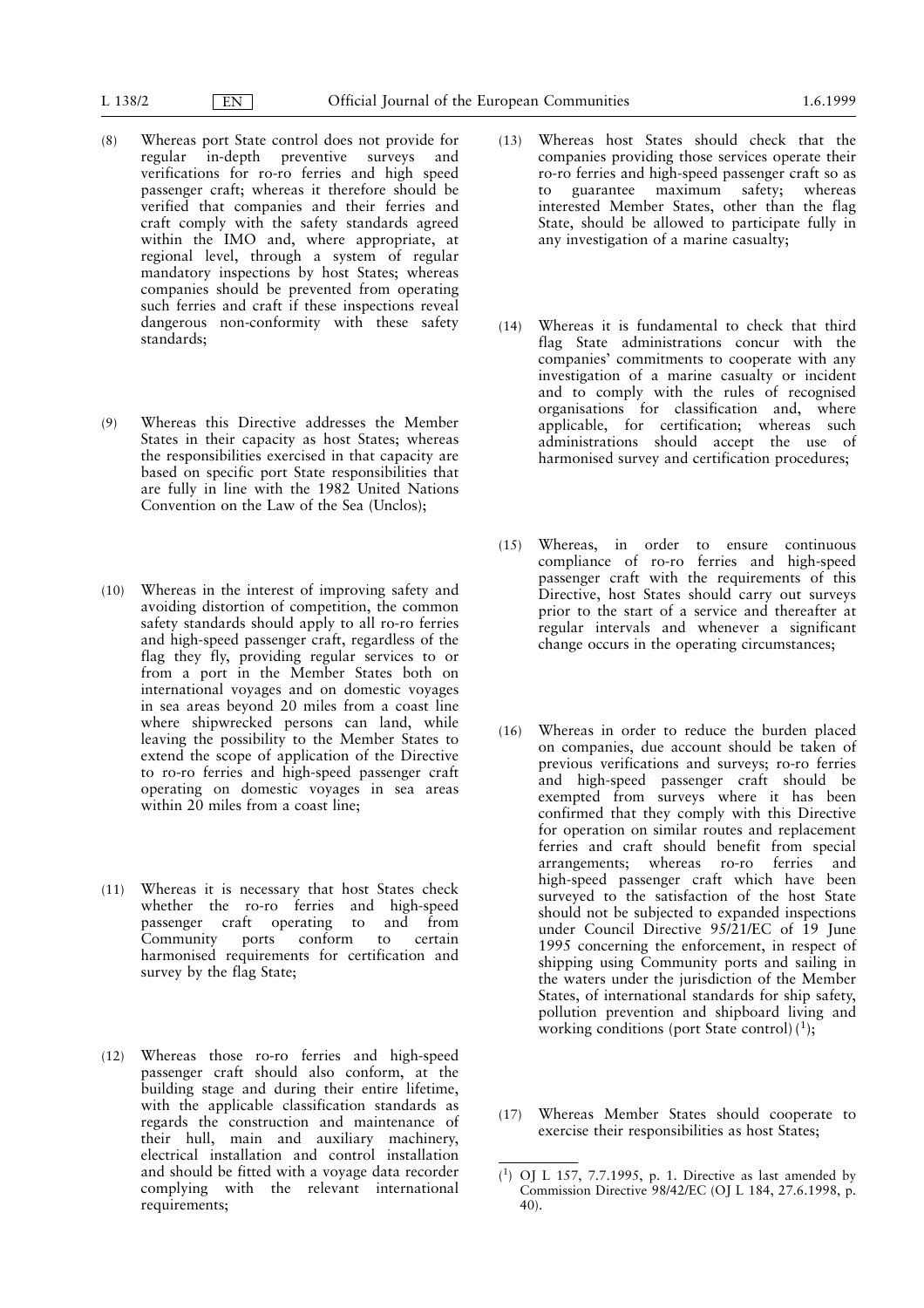- Whereas Member States might find it useful to  $(18)$ be assisted in the performance of their tasks by recognised organisations which meet the requirements of Council Directive 94/57/EC of 22<sup>'</sup> November 1994 on common rules and standards for ship inspection and survey organisations and for the relevant activities of marine administrations  $(1)$ :
- (19) Whereas due account should be taken, in planning the surveys, of the operational and maintenance schedules of the ro-ro ferries and high-speed passenger craft;
- (20) Whereas Member States should ensure that their internal legal systems enable them and any other substantially interested Member States to participate or cooperate in, or conduct, accident investigations on the basis of the provisions of the IMO Code for the investigation of marine casualties; whereas the outcome of such investigations should be made publicly available;
- (21) Whereas a set of accompanying measures in the areas of navigational guidance systems, contingency planning and local operational restrictions will further improve safety;
- (22) Whereas, in order to enable the monitoring of the application of this Directive, a database should be established based on the information derived from the surveys:
- (23) Whereas it is necessary for a committee consisting of representatives of the Member States to assist the Commission in the effective application of this Directive; whereas the<br>Committee set up in Article 12 of Council Directive 93/75/EEC of 13 September 1993 concerning minimum requirements for vessels bound for or leaving Community ports and carrying dangerous or polluting goods $(^2)$ , can undertake that function;
- $(24)$ Whereas certain provisions of the Directive may be adapted by that Committee to bring them into line with Community or IMO measures and

to improve its regime to take into account future amendments to the 1974 International Convention for the Safety of Life at Sea (SOLAS) which have entered into force and to ensure a harmonised implementation of amendments to some IMO resolutions without broadening its scope,

HAS ADOPTED THIS DIRECTIVE:

#### Article 1

# Purpose

The purpose of this Directive is to lay down a system of mandatory surveys which will provide a greater assurance of safe operation of regular ro-ro ferries and high-speed passenger craft services to or from ports in the Member States of the Community and to provide for the right of Member States to conduct, participate in or cooperate with any investigation of maritime casualties or incidents on these services.

## Article 2

## **Definitions**

For the purpose of this Directive and its Annexes,

- (a) 'ro-ro ferry' shall mean a seagoing passenger vessel with facilities to enable road or rail vehicles to roll on and roll off the vessel, and carrying more than 12 passengers;
- (b) 'high-speed passenger craft' shall mean a high-speed craft as defined in Regulation 1 of Chapter X of the 1974 SOLAS Convention, as amended on the date of the adoption of this Directive, which carries more than 12 passengers;
- (c) 'a passenger' is every person other than:
	- (i) the master and the members of the crew or other persons employed or engaged in any capacity on board a ship on the business of that ship, and

(ii) a child under one year of age;

 $(1)$  OJ L 319, 12.12.1994, p. 20. Directive as amended by Commission Directive 97/58/EC (OJ L 274, 7.10.1997, p.  $8)$ .

 $(2)$  OJ L 247, 5.10.1993, p. 19. Directive as last amended by Commission Directive 98/74/EC (OJ L 276, 13.10.1998, p. 7).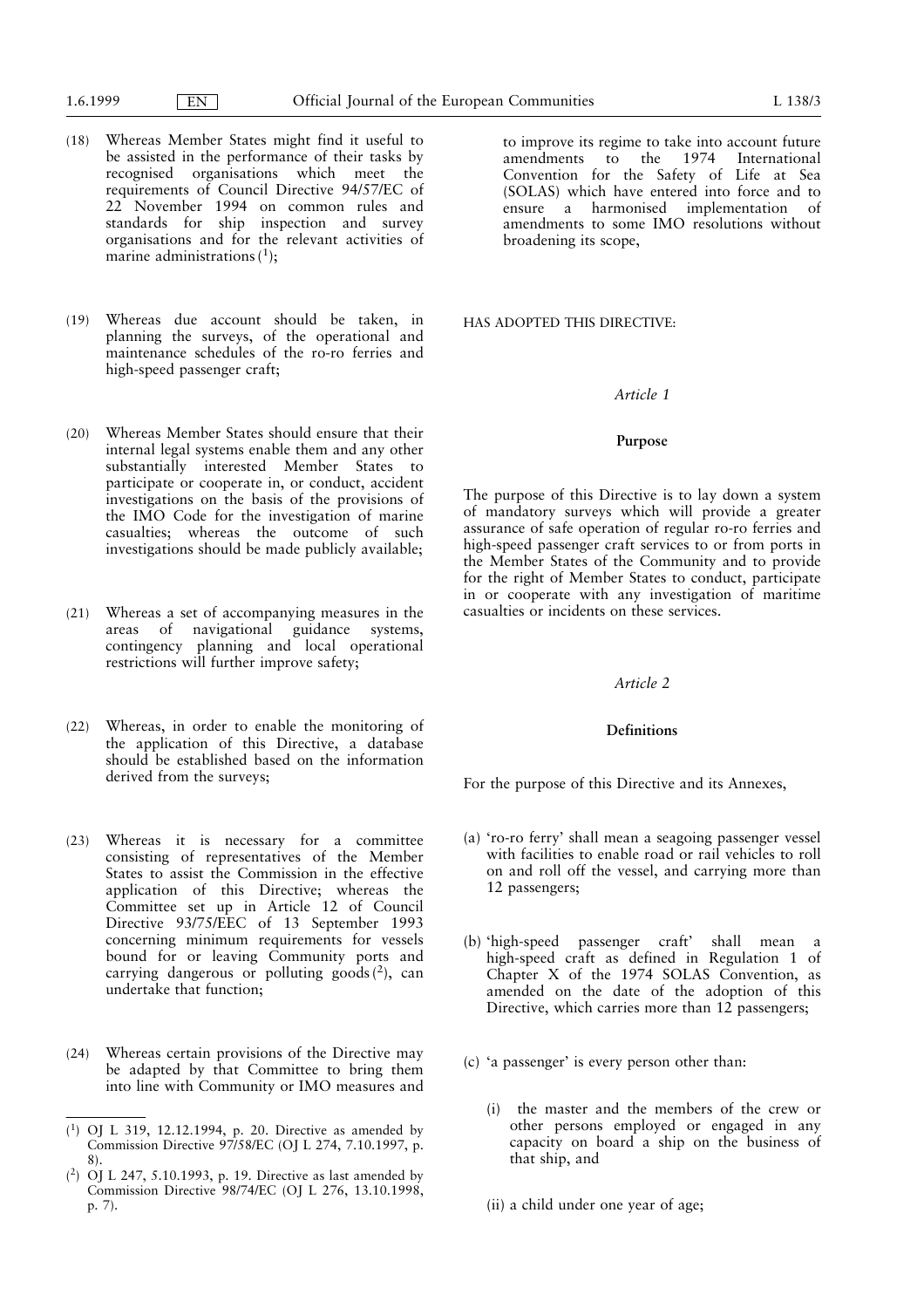$| EN$ 

- (d) '1974 SOLAS Convention' shall mean the International Convention for the Safety Of Life At Sea, together with Protocols and amendments thereto, in force on the date of adoption of this Directive;
- (e) 'High-speed Craft Code' shall mean the. 'International Code for Safety of High-speed Craft' contained in IMO Maritime Safety Committee Resolution MSC 36 (63) of 20 May 1994, as amended on the date of the adoption of this Directive;
- (f) 'regular service' shall mean a series of ro-ro ferry or high-speed passenger craft crossings operated so as to serve traffic between the same two or more ports, or a series of voyages from and to the same port without intermediate calls, either:
	- (i) according to a published timetable; or
	- (ii) with crossings so regular or frequent that they constitute a recognisable systematic series;
- (g) 'sea area' shall mean any sea area included in a list established in accordance with Article 4 of Council Directive 98/18/EC of 17 March 1998 on safety rules and standards for passenger ships  $(1)$ ;
- (h) 'certificates' shall mean:
	- (i) for ro-ro ferries and high-speed passenger craft engaged on international voyages, the safety certificates issued under the 1974 SOLAS Convention as amended, together with the relevant records of equipment and where appropriate exemption certificates and permits to operate;
	- (ii) for ro-ro ferries and high-speed passenger craft engaged on domestic voyages, the safety certificates issued in accordance with Directive 98/18/EC together with the relevant records of equipment and where appropriate exemption certificates and permits to operate;
- (i) 'exemption certificate' shall mean any certificate issued under the provisions of Regulation I  $B/12(a)(vi)$  of the 1974 SOLAS Convention;
- (i) 'administration of the flag State' shall mean the competent authorities of the State whose flag the ro-ro ferry or the high-speed passenger craft is entitled to fly;
- (k) 'host State' shall mean a Member State to or from whose port(s) a ro-ro ferry or a high-speed passenger craft is engaged on a regular service;
- (l) 'international voyage' shall mean a voyage by sea from a port of a Member State to a port outside that Member State, or conversely;
- (m) domestic voyage' shall mean a voyage in sea areas from a port of a Member State to the same or another port within that Member State;
- (n) 'recognised organisation' shall mean an organisation recognised in accordance with Article 4 of Directive 94/57/EC;
- (o) 'company' shall mean a company operating one or more ro-ro ferries to which a document of compliance has been issued in compliance with Article 5(2) of Council Regulation (EC) No 3051/95 of 8 December 1995 on the safety management of roll on/roll off passenger ferries (ro-ro ferries)  $(2)$  or a company operating high-speed passenger craft, to which a document of compliance has been issued in accordance with Regulation IX/4 of the 1974 SOLAS Convention, as amended on the date of adoption of this Directive:
- (p) 'Code for the investigation of marine casualties' shall mean the Code for the investigation of marine casualties and incidents adopted by the IMO by means of Assembly Resolution A.849(20) of 27 November 1997:
- (q) 'specific survey' shall mean a survey by the host State as specified in Articles 6 and 8;
- (r) 'qualified inspector' shall mean a public-sector employee or other person, duly authorised by the competent authority of a Member State to carry out surveys and inspections related to the certificates and fulfilling the criteria  $\alpha$ qualification and independence specified in Annex V;
- (s) 'deficiency' shall mean a condition found not to be in compliance with the requirements of this Directive.

 $(1)$  OJ L 144, 15.5.1998, p. 1.

 $(^{2})$  OJ L 320, 30.12.1995, p. 14. Regulation as amended by Commission Regulation (EC) No 179/98 (OJ L 19, 24.1.1998, p. 35).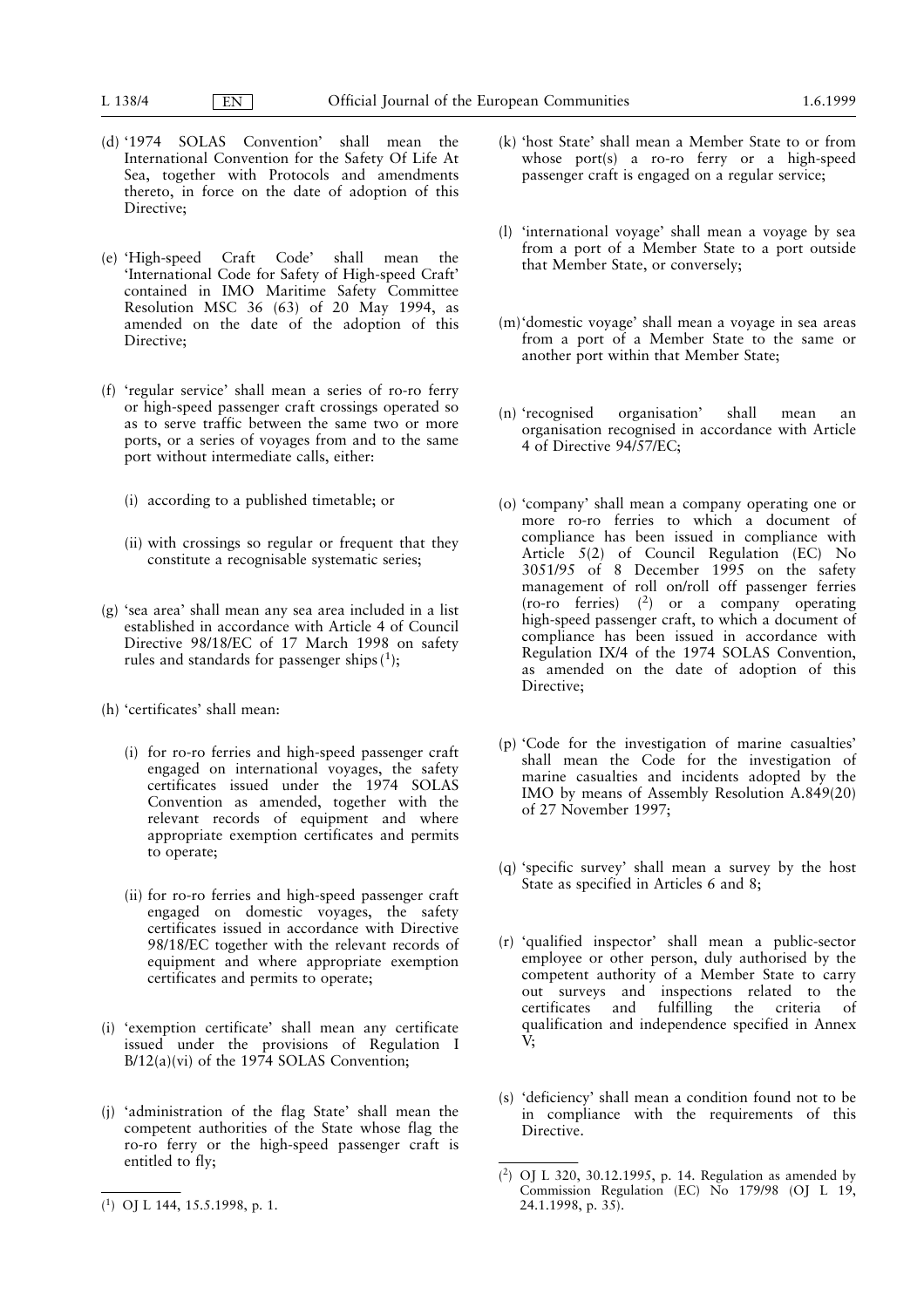Article 3

#### Scope

This Directive shall apply to all ro-ro ferries and  $\mathbf{1}$ high-speed passenger craft operating to or from a port of a Member State on a regular service, regardless of their flag, when engaged on international voyages or on domestic voyages in sea areas covered by Class A as referred to in Article 4 of Directive 98/18/EC.

Member States may apply this Directive to ro-ro  $2.$ ferries and high-speed passenger craft engaged on domestic voyages in sea areas other than those referred to in paragraph 1. In those circumstances the relevant rules shall be applied to all ro-ro ferries or high-speed passenger craft operating under the same conditions, without discrimination in respect of flag, nationality or place of establishment of the company.

# Article 4

# Initial verifications required in relation to ro-ro ferries and high-speed passenger craft

Prior to the start of operation by a ro-ro ferry or  $1.$ high-speed passenger craft on a regular service, or within 12 months of the date referred to in Article  $19(1)$  for a ro-ro ferry or high-speed passenger craft already operating a regular service on that date, host States shall check that ro-ro ferries and high-speed passenger craft:

- valid certificates, issued  $\mathbf{b} \mathbf{v}$ the  $(a)$  carry administration of the flag State or by a recognised organisation acting on its behalf;
- (b) have been surveyed for the issue of certificates in accordance with the relevant procedures and guidelines annexed to IMO Assembly Resolution A.746(18) on survey guidelines under the harmonised system of survey and certification, as they stand at the time of adoption of this Directive or with procedures designed to achieve the same goal:
- specified  $(c)$  comply with the standards for **f** classification by the rules of a recognised organisation, or rules accepted as equivalent by the administration of the flag State for construction and maintenance of their hull, machinery and electrical and control installation;
- (d) are fitted with a voyage data recorder (VDR) for the purpose of providing information for the benefit of a possible casualty investigation. The VDR shall meet the performance standards of IMO Assembly Resolution A.861(20) of 27<br>November 1997 and comply with the testing standards laid  $down$  $in$ International Electrotechnical Commission (IEC) standard No 61996. However, for VDRs to be placed on board ro-ro ferries and high-speed passenger craft built before the entry into force of this Directive, exemptions for compliance with some of the requirements may be granted. These exemptions and the conditions under which they can be granted shall be adopted in accordance with the procedure laid down in Article 16;
- comply with specific stability requirements  $(e)$ adopted at regional level, and transposed into their national legislation in accordance with the notification procedure laid down in Directive<br>98/34/EC of the European Parliament and of the Council of 22 June 1998 laying down a procedure for the provision of information in the field of technical standards and regulations and of rules on information society services  $(1)$ , when operating in that region a service covered by that national legislation, provided those requirements do not exceed those specified in the Annex on Resolution 14 (Stability Requirements Pertaining to the<br>Agreement) of the 1995 SOLAS Conference and have been notified to the Secretary-General of the IMO, in accordance with the procedures specified in point 3 of that resolution.

Paragraph 1(e) shall apply to high speed  $2.$ passenger craft only where appropriate.

# Article 5

# Initial verifications required in relation to companies and flag States

Prior to the start of operation by a ro-ro ferry or high-speed passenger craft on a regular service, or within 12 months of the date referred to in Article  $19(1)$  for a ro-ro ferry or high-speed passenger craft already operating on a regular service on that date, host States shall:

 $(1)$  OJ L 204, 21.7.1998, p. 37. Directive as amended by Directive 98/48/EC (OJ L 217, 5.8.1998, p. 18).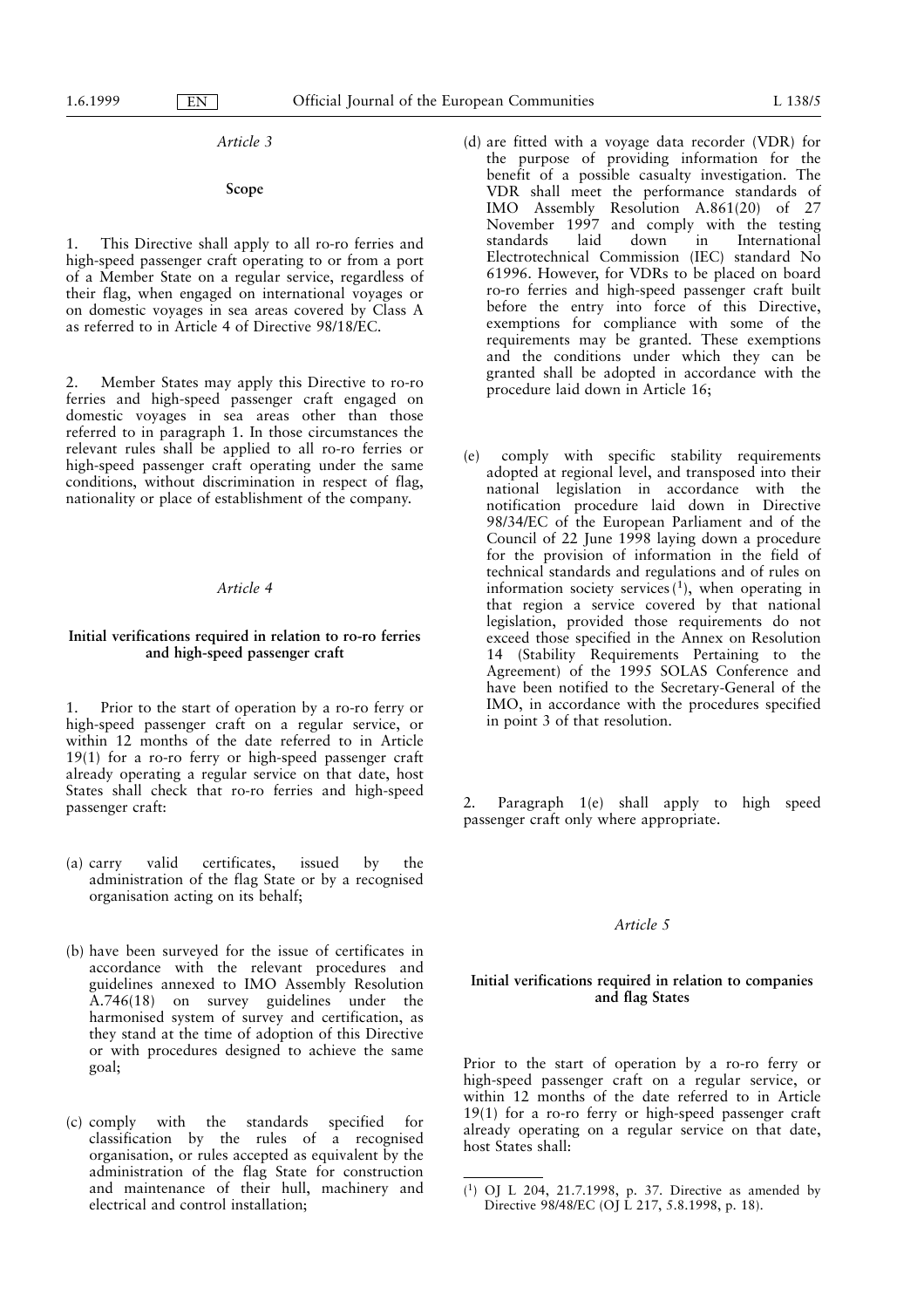1. check that companies which operate or intend to operate such a ferry or craft on regular service:

 $E$ N

- (a) take the necessary measures to ensure that the specific requirements laid down in Annex I are applied and provide the evidence of compliance with this paragraph and with Article 4 to the host States involved in the regular service;
- (b) will agree in advance that host States and any substantially interested Member State may conduct, participate fully in or cooperate with any investigation of a marine casualty or incident in accordance with Article 12, and will give them access to the information retrieved from the VDR of their ferry or craft involved in such a casualty or incident.
- 2. Check for such a ferry or craft flying a flag other than that of a Member State, the concurrence of that flag State that it has accepted the company's commitment to meet the requirements of this Directive.

## Article 6

#### Initial specific surveys

Prior to the start of operation by a ro-ro ferry or high-speed passenger craft on a regular service, or within 12 months of the date referred to in Article  $19(1)$  for a ro-ro ferry and high-speed passenger craft already operating a regular service on that date, host States shall carry out an initial specific survey, in accordance with Annexes I and III, to satisfy themselves that the ro-ro ferry or high-speed passenger craft fulfils the necessary requirements for safe operation of a regular service.

 $\mathcal{D}$ Where this Article is applied prior to the start of operation, host States shall set a date for the initial specific survey which is no more than one month after receipt of the evidence necessary to complete the verification under Articles 4 and 5.

# Article 7

# Special provisions

1. When a ro-ro ferry or high-speed passenger craft is to be engaged on another regular service, a new host State shall take the utmost account of verifications and surveys previously carried out for that ferry or craft for operation on a previous regular service covered by this Directive. Provided that the new host State is satisfied with these previous verifications and surveys and that they are relevant to the new operational conditions, Articles 4, 5 and 6 need not be applied prior to the ro-ro ferry or high-speed passenger craft starting operation on the new regular service.

Articles 4, 5 and 6 need not apply when a ro-ro  $\mathfrak{D}$ ferry or high-speed passenger craft which complies with this Directive already operating a regular service covered by this Directive transfers to another regular service covered by this Directive transfers to another regular service where the route characteristics are agreed by the relevant host States to be similar, and the host States all agree that the ro-ro ferry or high-speed passenger craft fulfils all the requirements for safe operation on that service.

At the request of a company, the host States concerned may confirm in advance their agreement as to where route characteristics are similar.

3.  $In$ cases where, following unforeseen circumstances, a replacement ro-ro ferry or high-speed passenger craft must be introduced rapidly to ensure continuity of service, and paragraphs  $\hat{1}$  and  $\hat{2}$  are not applicable, the host State may allow the ferry or craft to start operating provided that:

- (a) a visual inspection and document check raise no concerns that the ro-ro ferry or high-speed passenger craft does not fulfil the necessary requirements for safe operation, and
- (b) the host State completes the verifications and surveys under Articles 4, 5 and 6 within one month.

# Article 8

## Regular specific surveys and other surveys

1. Host States shall, once in every 12-month period, carry out: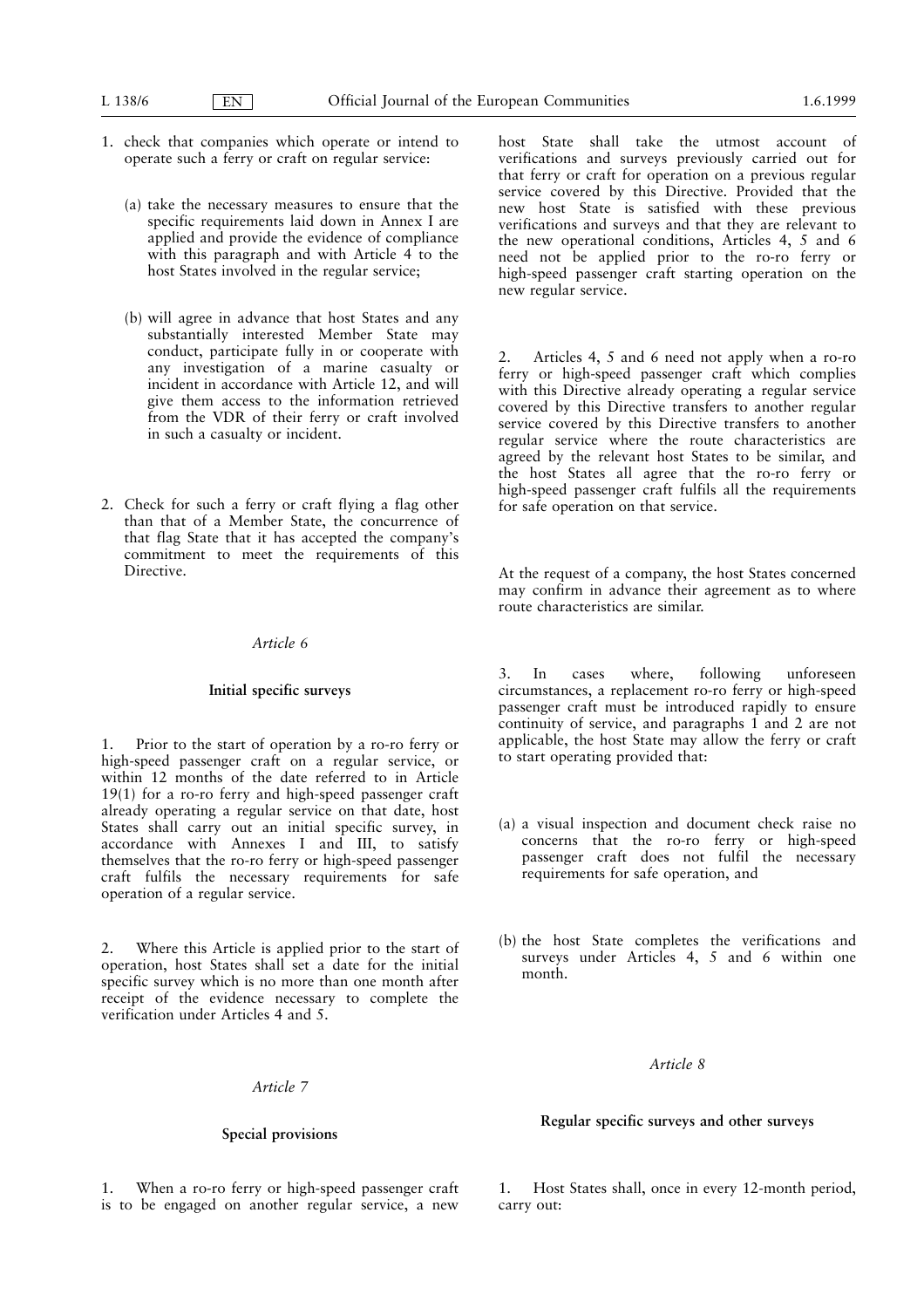- a specific survey, in accordance with Annex III, and
- a survey during a regular service, which shall aim to cover enough items listed in Annexes I, III and IV in order to satisfy the host State that the ferry or craft continues to fulfil all the necessary requirements for safe operation.

An initial specific survey in accordance with Article 6 counts as a specific survey for the purposes of this Article.

 $\overline{2}$ . A host State shall carry out a specific survey in accordance with Annex III each time the ro-ro ferry or passenger craft undergoes repairs, high-speed alterations and modifications of a major character, or when there is a change in management or flag, or a transfer of class. However, in case of change in management or flag, or transfer of class, the host State may, after taking account of verifications and surveys previously issued for the ferry or craft, and provided that the safe operation of the ferry or craft is not affected by this change or transfer, dispense the ferry or craft from the specific survey required by this paragraph.

 $3.$ Should the surveys referred to in paragraph 1 confirm or reveal deficiencies in relation to the requirements of this Directive warranting a prevention of operation, all costs relating to the surveys in any normal accounting period shall be covered by the company.

#### Article 9

## Notification

Host States shall inform companies promptly, in writing, of the outcome of verifications and surveys under Articles 4, 5, 6 and 8.

## Article 10

# Prevention of operation

1. A host State shall prevent the operation of a ro-ro ferry or high-speed passenger craft on a regular service:

- (a) when it has been unable to confirm compliance with the requirements in Articles 4 and 5;
- (b) whenever deficiencies are found during the surveys referred to in Articles 6 and 8 which pose an immediate danger to life, the ferry or craft, its crew and passengers;
- (c) when there is an established failure to comply with the Community instruments listed in Annex II which poses an immediate danger of life, the ferry or craft, its crew and passengers;
- (d) whenever it has not been consulted by the flag State on the matters referred to in Article 13(1) or  $(5),$

until the host State has established that the danger has been removed and the requirements of the Directive are met.

The host State shall inform the company in writing of the decision to prevent that ro-ro ferry or high-speed passenger craft operating, giving full reasoning.

However, where the ro-ro ferry or high-speed passenger craft is already operating a regular service and deficiencies are established, host States shall require the company to take the necessary measures for their prompt rectification or within a well-defined and reasonable period of time, provided they do not pose an immediate danger to the safety of the ferry or craft, its crew and passengers. After rectification of the deficiencies, the host States concerned shall verify that the rectification has been carried out to their full satisfaction. If this is not the case, they shall prevent the ferry or craft from operating.

Member States shall, in accordance with national legislation, establish and maintain appropriate procedures covering the right of appeal by a company against a decision to prevent operation. Appeals<br>should be dealt with expeditiously. An appeal shall not cause the decision to be automatically suspended.

The competent authority shall duly inform the company of its right of appeal.

In cases where Articles 4, 5 and 6 are applied prior to the start of operation by a ro-ro ferry or high-speed passenger craft on a regular service, a decision to prevent a ship operating must be taken within one month of the initial specific survey and communicated to the company immediately.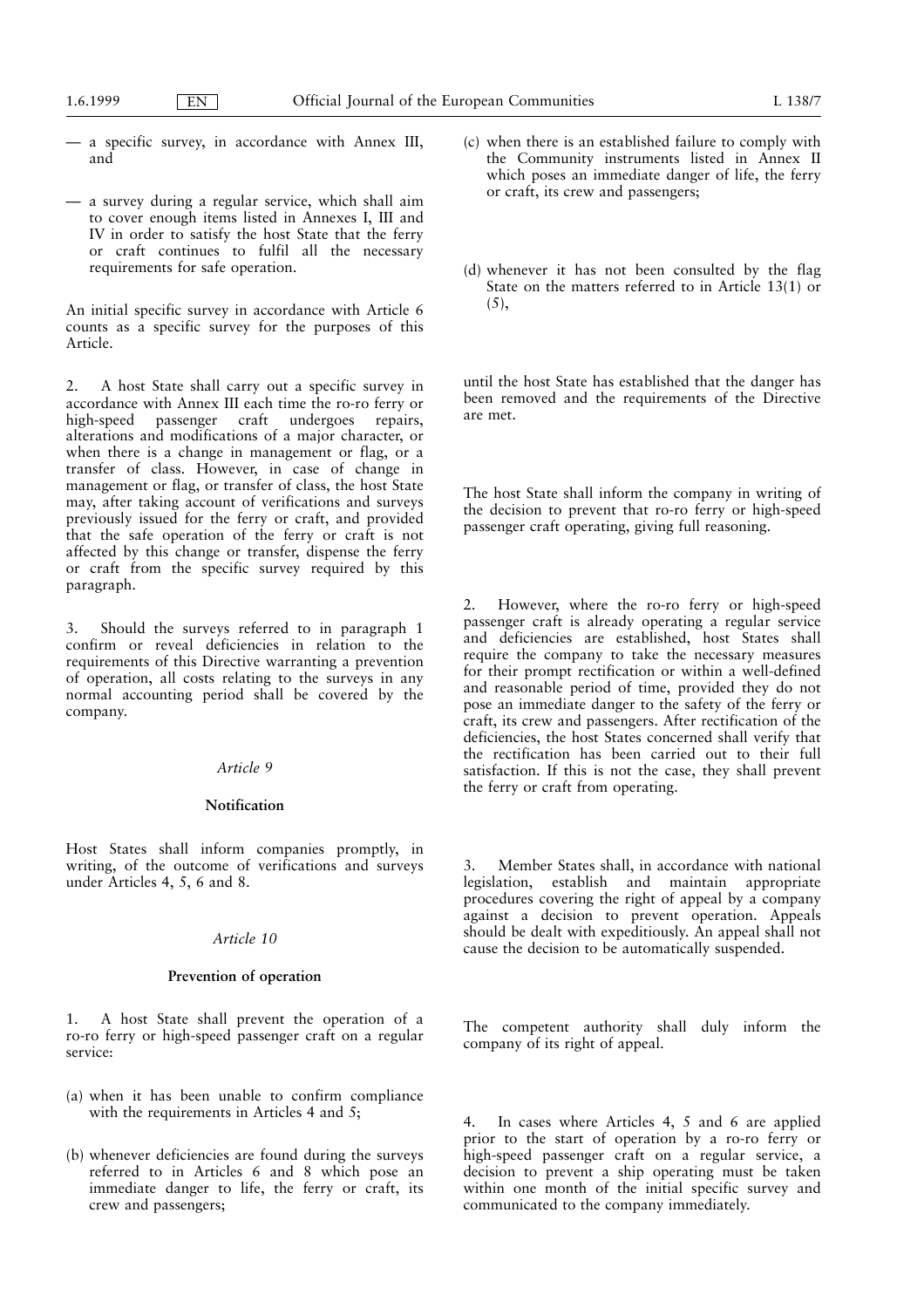$E<sub>N</sub>$ 

# Article 11

# Procedures related to initial and regular specific surveys

Ro-ro ferries and high-speed passenger craft that  $1.$ have been subject to the specific surveys to the satisfaction of the involved host State(s) shall be exempted by these host State(s) from expanded<br>inspections referred to in Article 7(4) of Directive 95/21/EC and from expanded inspections based on the clear grounds that they belong to the category of passenger ships referred to in Article  $7(1)$  and Annex V.A.3 of that Directive.

Administrations of two or more host States  $2^{\circ}$ involved in a specific survey of the same ship or craft shall cooperate with each other. The specific surveys shall be carried out by a team composed of qualified inspectors of the involved host State(s). Wherever there is a need for qualitative assessment of the fulfilment of class-related provisions, host States shall ensure the necessary expertise is included in the team, where appropriate by including a surveyor of a recognised organisation. The inspectors shall report deficiencies to the administrations of the host States. The host State shall communicate this information to the flag State, if that State is not a host State involved in the survey.

 $3.$ An involved host State may agree to carry out a survey at the request of another involved host State.

 $\overline{4}$ . Host States, when requested by companies, shall invite the administration of the flag State which is not a host State to be represented in any specific survey under the provisions of this Directive.

Host States, in planning a survey in accordance 5. with Articles 6 and 8, shall take due account of the operational and maintenance schedule of the ferry or craft.

The findings of the specific surveys shall be 6. recorded in a report of which the format shall be established in accordance with the procedure laid down in Article 16.

7. In case of persistent disagreement between host States on the fulfilment of the requirements of Articles 4 and  $5(1)$ , the administration of any host State involved in a specific survey shall immediately notify to the Commission the reasons of the disagreement.

 $\mathbf{R}$ The Commission shall immediately start proceedings in order to take a decision in accordance with the procedure laid down in Article 16.

# Article 12

#### Accident investigation

Member States shall define, in the framework of  $1_{-}$ their respective internal legal systems, a legal status that will enable them and any other substantially interested Member State to participate, to cooperate in, or where provided for under the Code for the investigation of marine casualties, to conduct any marine casualty or incident investigation involving a ro-ro ferry or high-speed passenger craft.

2. 'Substantially interested State', 'lead investigating State' and 'marine casualty' shall have the same meaning as in the Code for the investigation of marine casualties

When a ro-ro ferry or high-speed passenger craft is involved in a marine casualty, the investigation procedure shall be launched by the State in whose waters the accident or incident occurs or, if in other waters, by the last Member State visited by the ferry or craft. This State shall remain responsible for the investigation and coordination with other substantially interested States until such time as it is mutually agreed which is to be the lead investigating State.

Member States conducting, participating in or 4. cooperating with such investigations shall ensure that the investigation is concluded in the most efficient way and within the shortest possible time taking into account the Code for the investigation of marine casualties

5. Member States shall ensure that reports resulting from such an investigation are made public in accordance with point 12.3 of the Code for the investigation of marine casualties and notified to the Commission.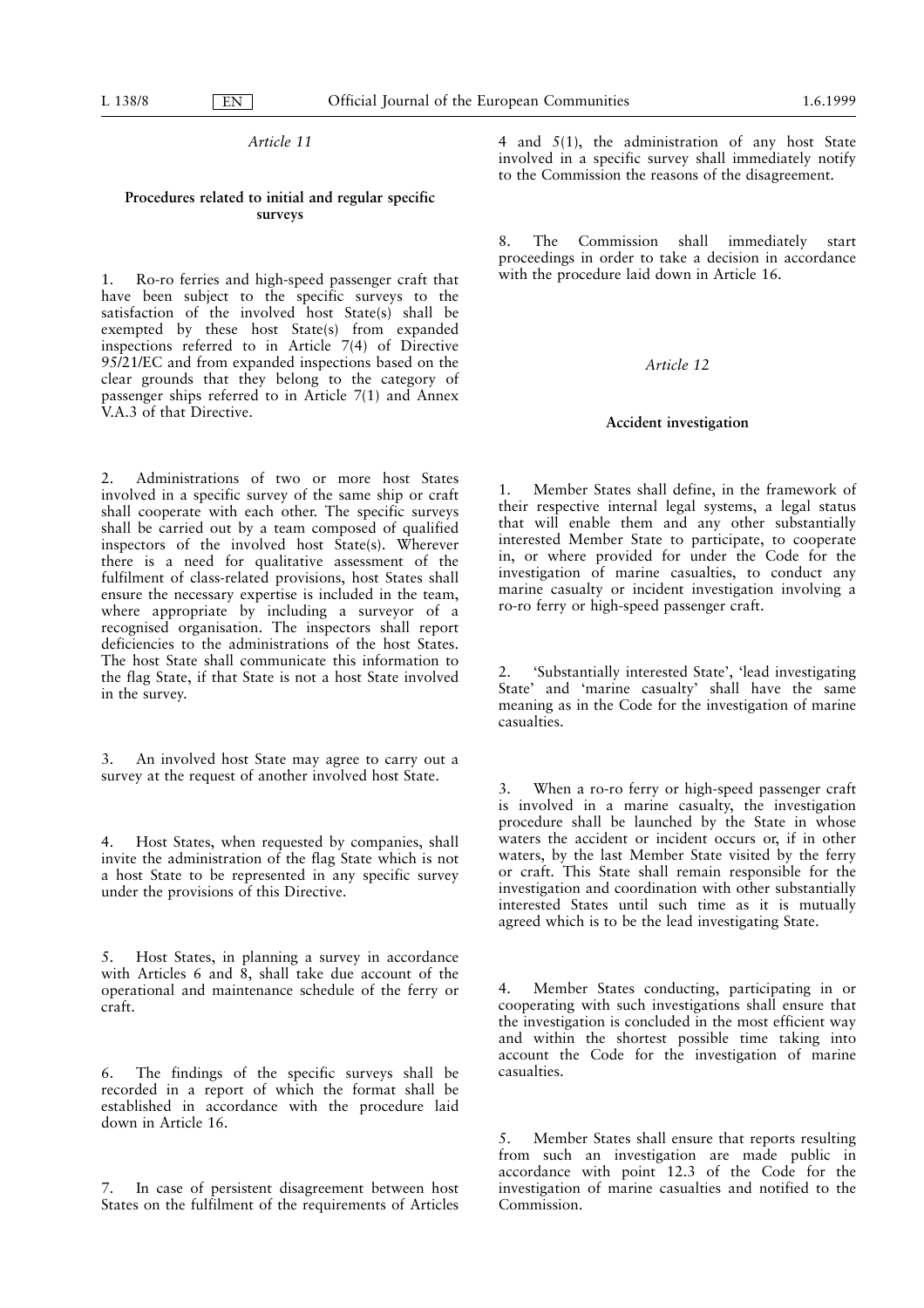Article 13

## Accompanying measures

 $1.$ Member States issuing or recognising an exemption certificate shall work together with the involved host State or administration of the flag State to resolve any disagreement concerning the suitability of the exemptions prior to the initial specific survey.

 $2.$ Member States should operate shore-based navigational guidance systems and other information schemes in accordance with IMO Resolution<br>A.795(19) to assist ro-ro ferries and high-speed passenger craft in the safe conduct of the regular service, or part of it, for the safety of which they bear responsibility.

 $\overline{3}$ . Each Member State shall provide to the Commission copies of the survey reports referred to in Article 11(6), with the IMO identification number where applicable. The Commission may, in accordance with the procedure laid down in Article 16, decide on appropriate means for allocating an identification number to other vessels. If two or more host States are involved in the regular service, the data may be provided by one of these host States. The Commission shall set up and maintain a database containing the information provided. Conditions of access to the database shall be decided in accordance with the procedure laid down in Article 16.

 $\overline{4}$ Member States shall ensure that companies operating ro-ro ferries or high-speed passenger craft on regular services to or from their ports are able to maintain and implement an integrated system of contingency planning for shipboard emergencies. To this end they shall make use of the framework provided by IMO Assembly Resolution A.852(20) on guidelines for a structure of an integrated system of contingency. If two or more Member States are involved as host States in the regular service they shall jointly establish a plan for the different routes.

Member States shall ensure that they have been  $\mathcal{F}$ fully involved in their capacity as host State by the administration of the flag State, before the issuance of the permit to operate high speed craft, in accordance with the provisions of paragraph 1.9.3 of the High-speed Craft Code. They shall ensure that operational restrictions required by local situations, necessary to protect life, natural resources and coastal activities are established or maintained and they shall

take measures to ensure the enforcement of these restrictions.

# Article 14

## Cooperation between host States

Host States involved in the same regular service shall liaise with each other when applying this Directive.

# Article 15

# **Supporting measures**

The Member States shall inform third States which have either flag State responsibilities or responsibilities similar to those of a host State for ro-ro ferries and high-speed passenger craft falling under the scope of this Directive and operating between a port of a<br>Member State and a port of a third State of the<br>requirements imposed by this Directive on any company providing a regular service to or from a port of the Community.

# Article 16

## **Regulatory committee**

The Commission shall be assisted by the  $1$ committee set up under Article 12(1) of Directive 93/75/EEC.

The representative of the Commission shall submit to the committee a draft of the measures to be taken. The committee shall deliver its opinion on the draft within a time limit which the chairman may lay down according to the urgency of the matter. The opinion shall be delivered by the majority laid down in Article 148(2) of the Treaty in the case of decisions which the Council is required to adopt on a proposal from the Commission. The votes of the representatives of the Member States within the committee shall be weighted in the manner set out in that Article. The chairman shall not vote.

- 3. (a) The Commission shall adopt the measures envisaged if they are in accordance with the opinion of the committee.
	- (b) If the measures envisaged are not in accordance with the opinion of the committee, or if no opinion is delivered, the Commission shall, without delay, submit to the Council a proposal relating to the measures to be taken.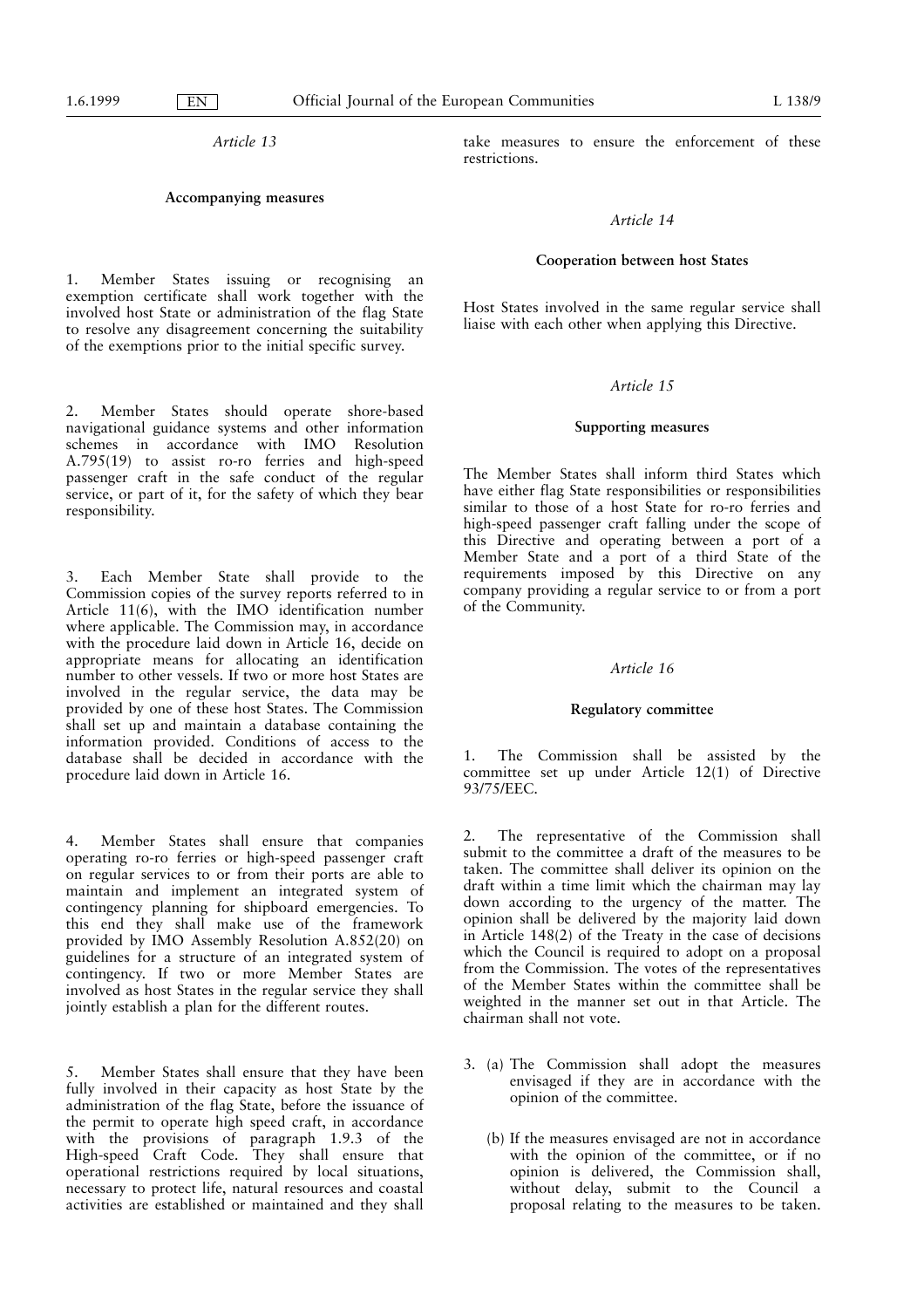The Council shall act by a qualified majority. If, on the expiry of eight weeks from the date of referral to the Council, the Council has not acted, the proposed measures shall be adopted by the Commission.

# Article 17

# Amendment procedure

In accordance with the procedure laid down in Article  $16.$ 

- (a) the Annexes,
- (b) the definitions,
- (c) references to Community instruments,
- (d) references to IMO resolutions,

may be amended to the extent necessary to bring them into line with Community or IMO measures which have entered into force, but without broadening the scope of this Directive.

The Annexes may also be amended in accordance with the procedure laid down in Article 16 when it is necessary to improve the arrangements established by this Directive, but without broadening its scope.

# Article 18

#### Penalties

Member States shall lay down the system of penalties for breaching the national provisions adopted pursuant to this Directive and shall take all the measures necessary to ensure that those penalties are applied. The penalties thus provided for shall be effective, proportionate and dissuasive.

# Article 19

# Application

 $1.$ Member States shall bring into force the laws, regulations and administrative provisions necessary to comply with this Directive not later than 1 December 2000 and forthwith inform the Commission thereof.

The provisions of Article  $4(1)(d)$  shall be applied  $\mathfrak{D}$ no later than 30 months after the publication date of IEC standard No 61996 or by 1 January 2001, whichever of these dates comes later.

When Member States adopt these measures, they shall contain a reference to this Directive or shall be accompanied by such reference on the occasion of their official publication. The methods of making such reference shall be laid down by the Member States.

The Member States shall immediately notify to 4. the Commission all provisions of domestic law which they adopt in the field governed by this Directive. The Commission shall inform the other Member States thereof.

# Article 20

# Assessment of application

Three years after the date referred to in Article  $19(1)$ , the Commission shall assess, on the basis of information to be provided by the Member States in accordance with Article 13, the application of this Directive.

#### Article 21

# Entry into force

This Directive shall enter into force on the day of its publication in the Official Journal of the European Communities

# Article 22

# Adressees

This Directive is addressed to the Member States.

Done at Luxembourg, 29 April 1999.

For the Council The President W. MÜLLER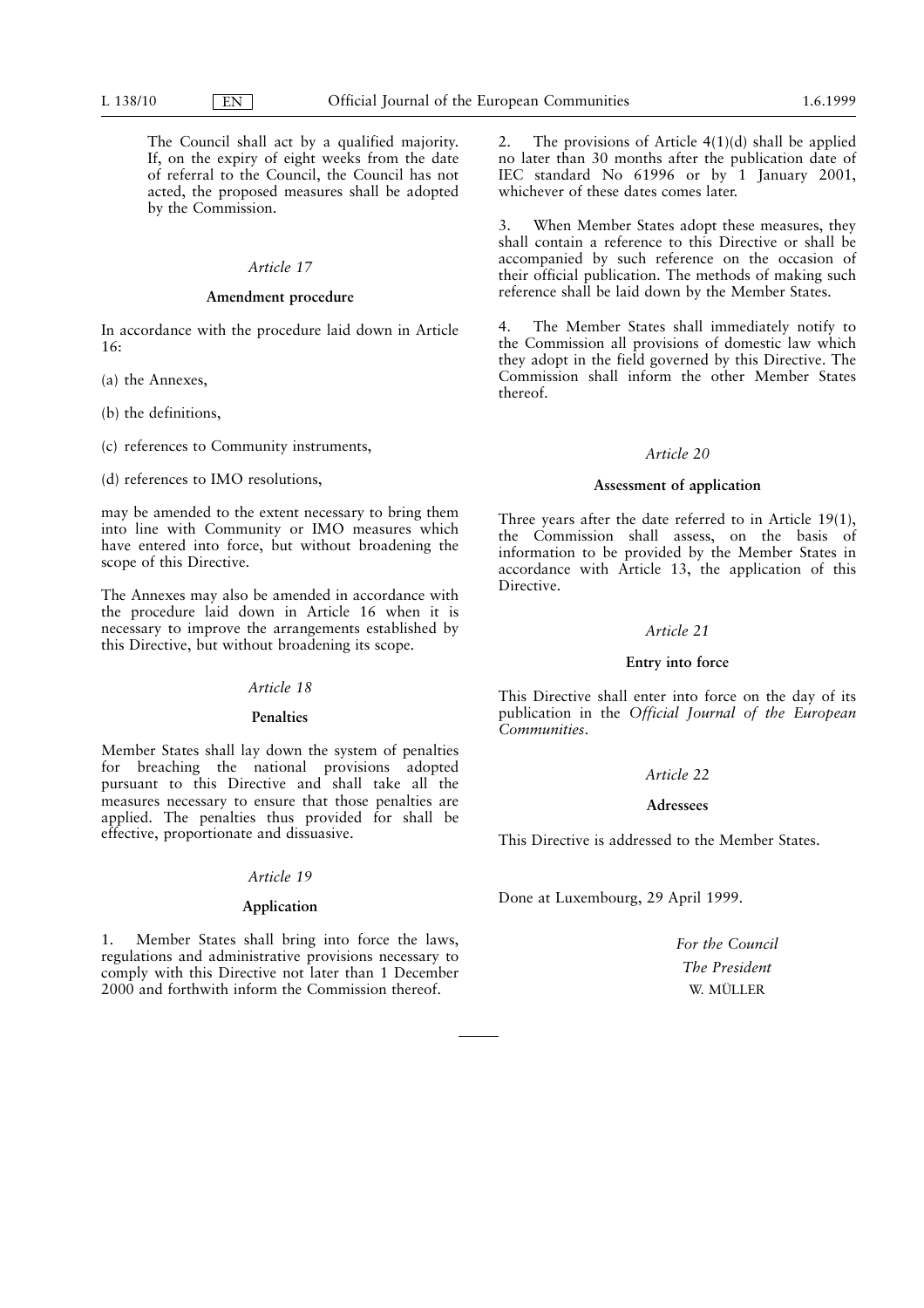# **ANNEX I**

# SPECIFIC REQUIREMENTS TO BE FULFILLED BY COMPANIES

as referred to in Article 5(1), and Articles 6 and 8

Companies are to ensure that on board their ro-ro ferries and high-speed passenger craft:

- 1. the master is provided with appropriate information on the availability of shore-based navigational guidance systems and other information schemes to assist him in the safe conduct of the voyages, before the ferry or craft begins to sail, and that he makes use of the navigational guidance and information schemes set up by Member States;
- 2. the relevant provisions of paragraphs 2 to 6 of MSC/Circular 699, on revised guidelines for passenger safety instructions, are applied;
- 3. a table with the shipboard working arrangements is posted in an easily accessible place, and contains:
	- (a) the schedule of service at sea and service in port, and
	- (b) the maximum hours of work or the minimum hours of rest required for watchkeepers;
- 4. the master is not constrained from taking any decision, which in his professional judgment is necessary for safe navigation and operation, in particular in severe weather and in heavy seas;
- 5. the master keeps a record of navigational activities and incidents which are of importance to safety of navigation;
- 6. any damage to, or permanent deflection of shell doors and associated hull plating that may affect the integrity of the ferry or craft, and any deficiencies in the securing arrangements of such doors, are promptly reported to both the flag State administration and the host State and are promptly repaired to their satisfaction;
- 7. an up-to-date voyage plan is available before the departure of the ro-ro ferry or high-speed passenger craft on its voyage. In preparing the voyage plan the guidelines set out in MSC Resolution ... (70), on guidelines on voyage planning, are to be taken fully into account;
- general information about the services and assistance available to elderly and disabled persons on  $\mathbf{R}$ board is made known to the passengers and is made available in formats suitable for people with impaired sight.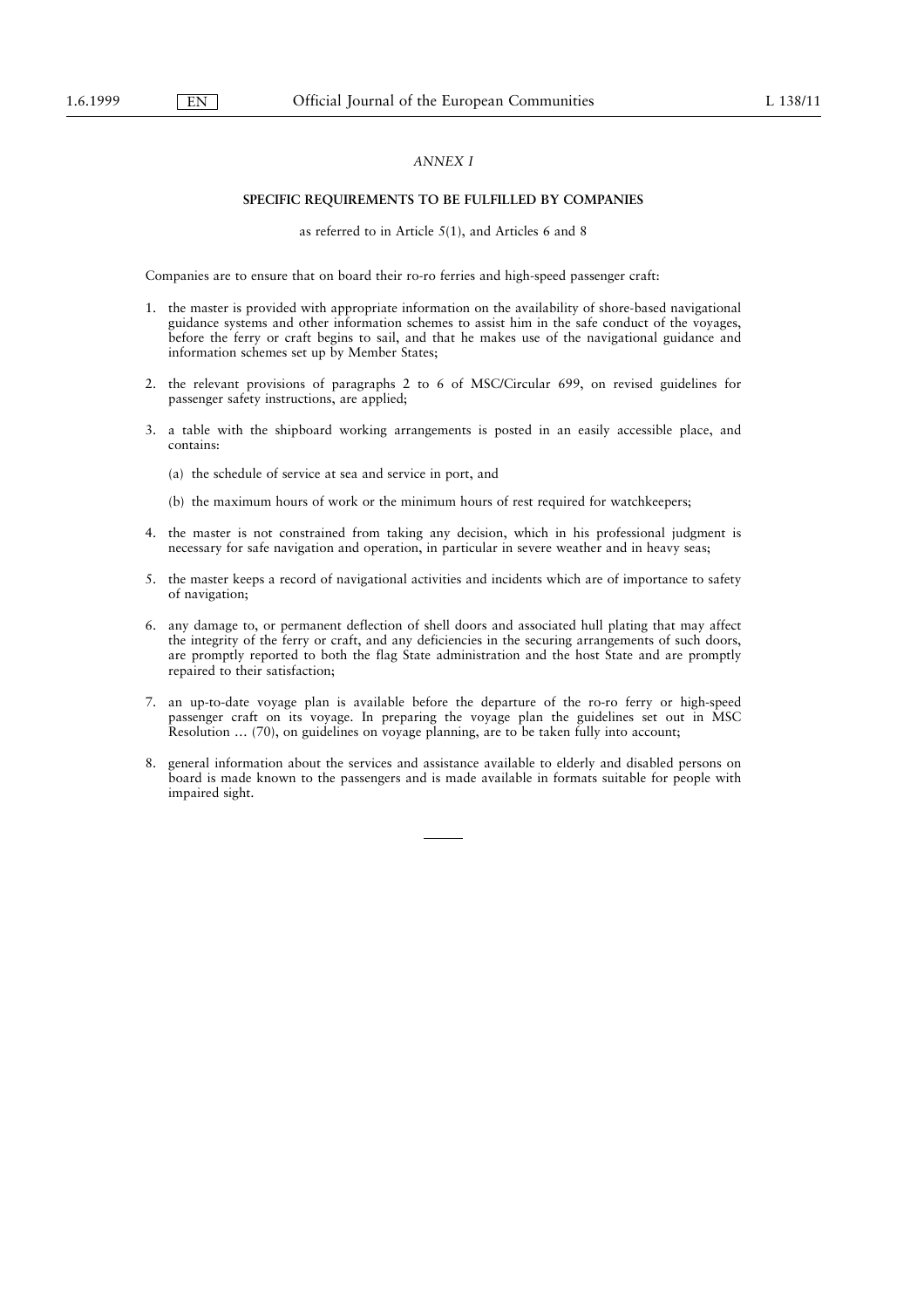# **ANNEX II**

## LIST OF COMMUNITY INSTRUMENTS

# referred to in Article 10(1c)

- Council Directive 93/75/EEC of 13 September 1993 concerning minimum requirements for vessels bound for or leaving Community ports and carrying dangerous or polluting goods (OJ L 247, 5.10.1993, p. 19). Directive as last amended by Commission Directive 98/74/EC (OJ L 276, 13.10.1998, p. 7),
- Council Directive 94/58/EC of 22 November 1994 on the minimum level of training of seafarers (OJ L 319, 12.12.1994, p. 28). Directive as last amended by Directive 98/35/EC (OJ L 172, 17.6.1998, p. 1), where applicable,
- Council Regulation (EC) No 3051/95 of 8 December 1995 on the safety management of roll on/roll off passenger ferries (ro-ro ferries) (OJ L 320, 30.12.1995, p. 14). Regulation as amended by Commission Regulation (EC) No 179/98 (OJ L 19, 24.1.1998, p. 35).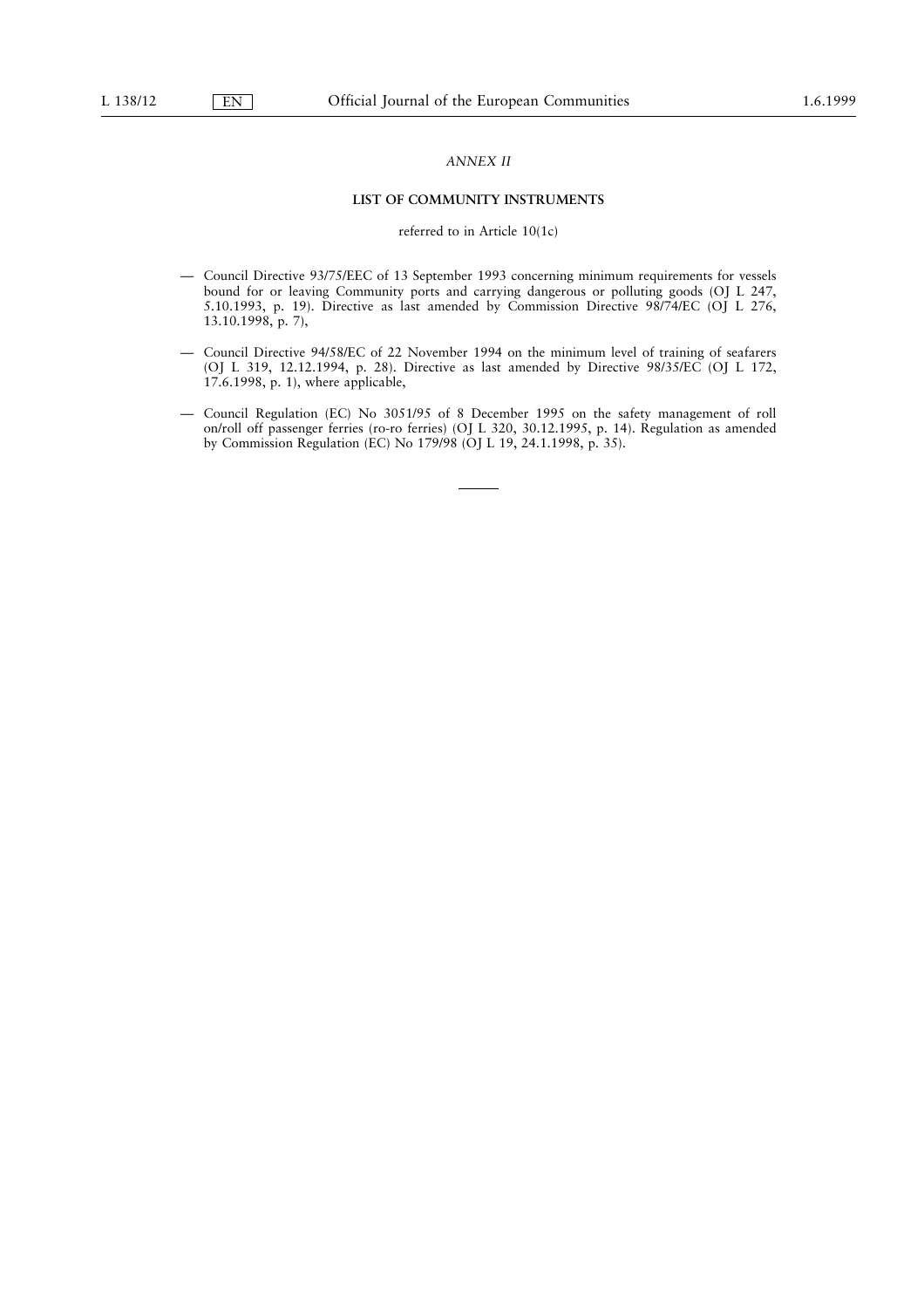# **ANNEX III**

## PROCEDURES FOR SPECIFIC SURVEYS

(as referred to in Articles 6 and 8)

- 1. The specific surveys are to ensure that statutory requirements, in particular those for construction, subdivision and stability, machinery and electrical installations, loading, stability, fire protection, maximum number of passengers, life saving appliances and the carriage of dangerous goods, radiocommunications and navigation are fulfilled and are for that purpose, and where applicable at least to include:
	- the starting of the emergency generator,
	- an inspection of emergency lighting,
	- an inspection of the emergency source of power for radio-installations,
	- a test of the public address system,
	- a fire drill, including a demonstration of the ability to use firemen's outfits,
	- the operation of the emergency fire-pump with two firehoses connected to the fire main line in operation,
	- the testing of the remote emergency stop controls for fuel supply to boilers, main and auxiliary engines, and for ventilation fans,
	- the testing of remote and local controls for the closing of fire dampers,
	- the testing of fire detection and alarm systems,
	- the testing of proper closing of fire doors,
	- the operation of bilge pumps,
	- the closing of watertight bulkhead doors; both from the local and remote control positions,
	- a demonstration that shows that key crew members are acquainted with the damage control plan,
	- the lowering of at least one rescue boat and one lifeboat to the water, starting and testing their propulsion and steering system, and recovering them from the water into their stowed position on board,
	- the checking that all lifeboats and rescue boats correspond to the inventory,
	- the testing of the ship's or craft's steering gear and auxiliary steering gear.
- 2. Specific surveys shall include the verification of the planned maintenance system on board.
- 3. Specific surveys shall focus on the familiarisation of crew members with, and their effectiveness in, safety procedures, emergency procedures, maintenance, working practices, passenger safety, bridge procedures and cargo and vehicle-related operations. Seafarers' ability to understand and, where appropriate, give orders and instructions and report back in the common working language, as recorded in the ship's logbook shall be checked. The documented evidence that crew members have successfully followed a special training shall be checked, in particular with regard to:
	- crowd-management training,
	- familiarisation training,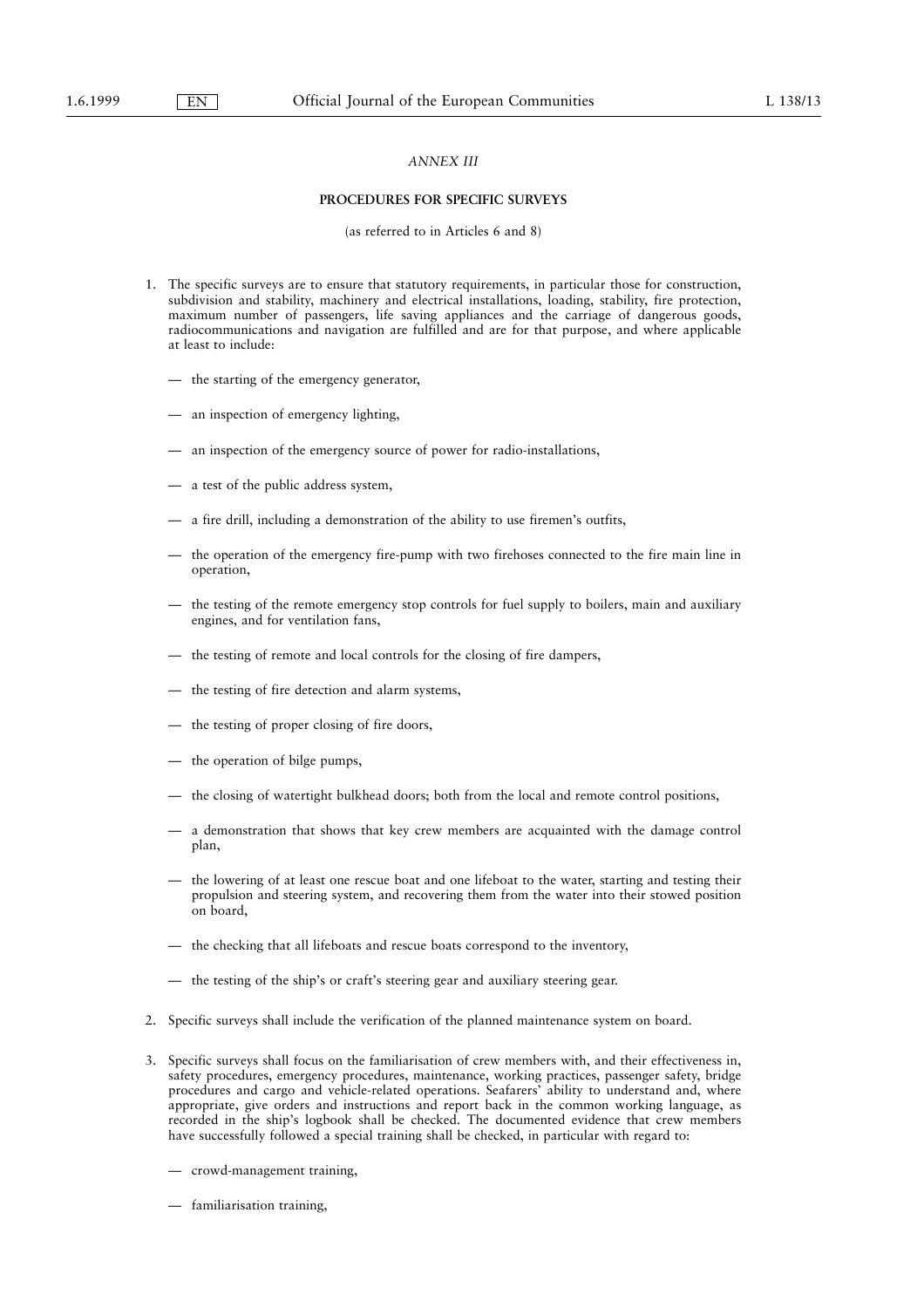- safety training for personnel providing direct safety assistance to passengers in passenger spaces, and in particular to elderly and disabled persons in an emergency, and
- crisis management and human behaviour training.

The specific survey shall include an assessment as to whether rostering patterns are causing unreasonable fatigue particularly for watch-keeping personnel.

4. Certificates of competence of the crew members issued by third States shall only be recognised when they comply with Regulation I/10 of the revised International Convention on Standards of Training, Certification and Watchkeeping for Seafarers, 1978 (STCW Convention).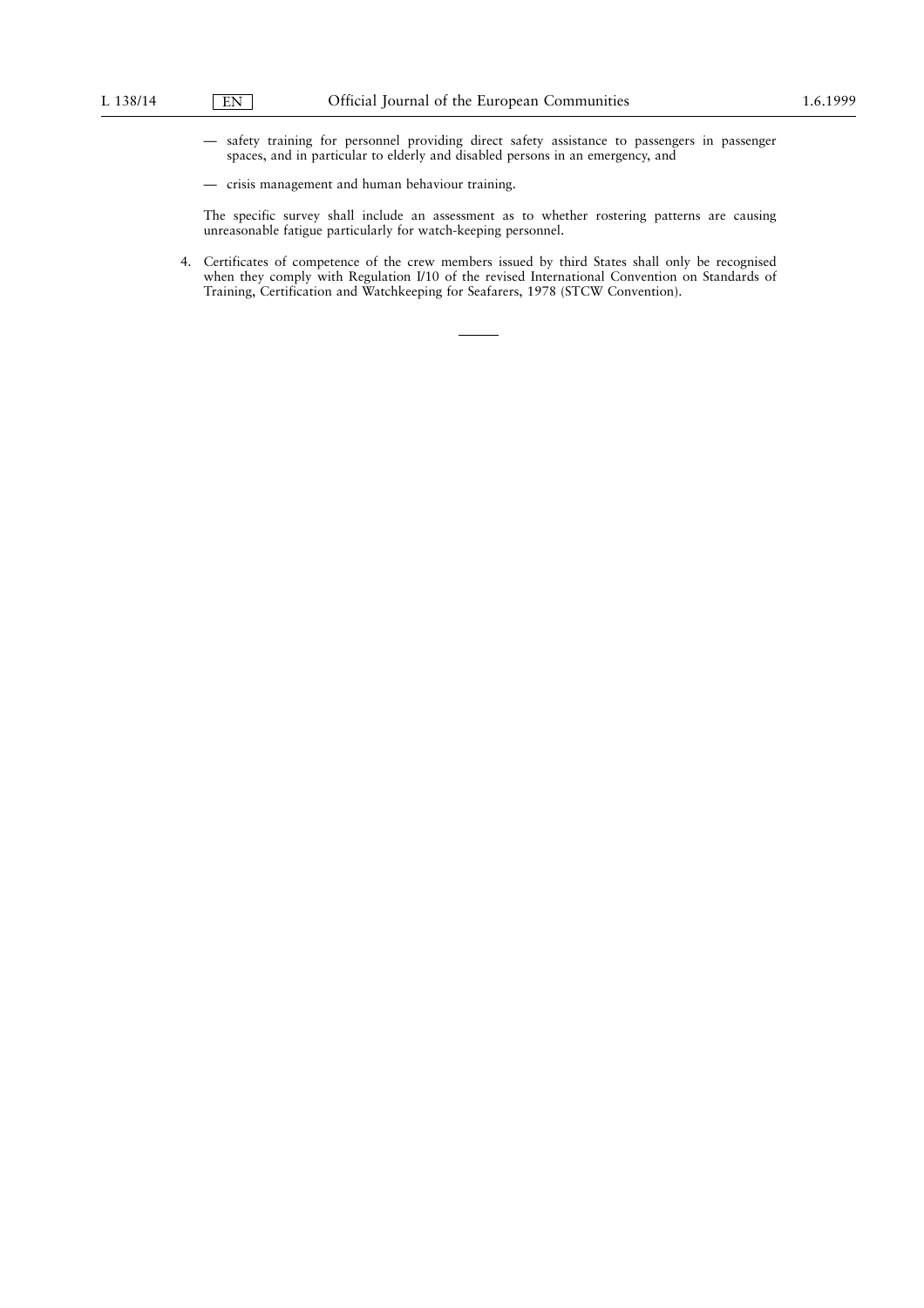# **ANNEX IV**

## INDICATIVE GUIDELINES FOR QUALIFIED INSPECTORS WHEN CARRYING OUT UNSCHEDULED SURVEYS DURING A REGULAR CROSSING

(as referred to in Article  $8(1)$ )

#### 1. Passenger information

The means used to ensure that the passenger number for which the ro-ro ferry or high-speed passenger craft (hereafter referred to as 'ship') is certified is not exceeded. That the system for registration of passenger information complies with the regulations and is effective. How the information on the total number of passengers is passed to the master and, if appropriate, how passengers undertaking a double crossing without going ashore are included in the total for the return voyage.

#### $\mathcal{L}$ Loading and stability information

That, when applicable, reliable draught gauges are fitted and are in use. That measures are taken to ensure that the ship is not overloaded and the appropriate sub-division load line is not submerged. That the loading and stability assessment is carried out as required. That goods vehicles and other cargo are weighed where required and the figures passed to the ship for use in the loading and stability assessment. That damage control plans are permanently exhibited and that booklets containing damage control information are provided for the ship's officers.

#### 3. Security for sea

The procedure to ensure that the ship is secured for sea before leaving the berth, which should include a positive reporting procedure that all the shell watertight and weather-tight doors are closed. That all the vehicle deck doors are closed before the ship leaves the berth or remain open long enough only to enable the bow visor to be closed, the closing arrangements for the bow, stern and side doors, and the provision of indicator lights and TV surveillance to show their status on the navigating bridge. Any difficulties with the operation of the indicator lights, particularly the switches at the doors, should be ascertained and reported.

#### $\overline{4}$ Safety announcements

The form of routine safety announcements and the posting of instructions and guidance on emergency procedures in the appropriate language(s). That the routine safety announcement takes place at the commencement of the voyage and can be heard in all public spaces, including open decks, to which passengers have access.

#### $5<sub>1</sub>$ Log book entries

An examination of the log book to ensure that the entries are being made regarding the closing of the bow, stern and other watertight and weather-tight doors, drills for sub-division watertight doors, testing of steering gears, etc. Also that draughts, freeboard and stability are being recorded as well as the common working language for the crew.

#### Dangerous goods  $\epsilon$

That any cargo of dangerous or polluting goods is carried in accordance with the relevant regulations and, in particular, that a declaration concerning dangerous and polluting goods is provided together with a manifest or stowage plan to show their location on board, that the carriage of the particular cargo is permitted on passenger ships, and that the dangerous and polluting goods are properly marked, labelled, stowed, secured and segregated.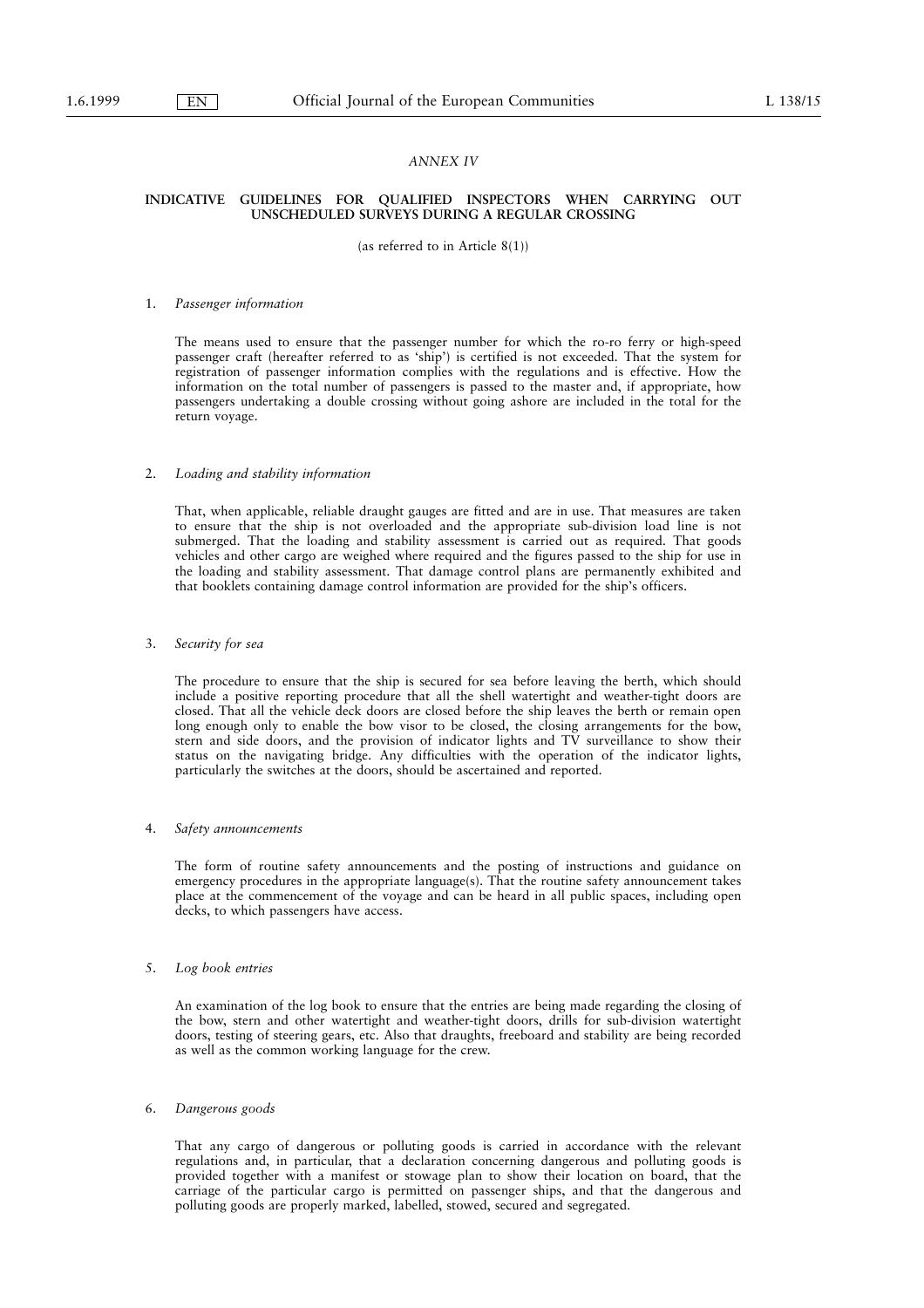That vehicles carrying dangerous and polluting goods are properly placarded and secured. That, when dangerous and polluting goods are carried, a copy of the relevant manifest or stowage plan is available ashore. That the master is aware of the notification requirements under Directive 93/75/EEC and of the instructions on the emergency procedures to be followed and the rendering of first aid should there be an incident involving the dangerous goods or marine pollutants. That the means of ventilating the vehicle decks is in use at all times, is increased when the engines of the vehicles are running and that there is some form of indication on the bridge to show that the vehicle deck ventilation is in operation.

#### 7. Securing freight vehicles

How freight vehicles are secured, for example, whether block stow or individual lashings. Whether sufficient strong points are available. The arrangements for securing freight vehicles when adverse weather is experienced or expected. The method of securing coaches and motor cycles, if any. That the ship has a cargo securing manual.

#### Vehicle decks  $\mathbf{R}$

 $E$ N

Whether special category and ro-ro cargo spaces are being continuously patrolled or monitored by a TV surveillance system so that the movement of vehicles in adverse weather and the unauthorised entry of passengers may be observed. That fire doors and entrances are kept shut and that notices are posted to keep passengers off the vehicle decks whilst the ship is at sea.

#### $\overline{9}$ Closure of watertight doors

That the policy laid down in the ship's operational instructions for the sub-division watertight doors is being followed. That the required drills are being carried out. That the bridge control for the watertight doors is kept, when possible, on 'local' control. That the doors are being kept closed in restricted visibility and any hazardous situation. That crews are instructed in the correct way to operate the doors and are aware of the dangers of their misuse.

#### 10. Fire patrols

It should be confirmed that an efficient patrol is being maintained so that any outbreak of fire may be readily detected. This should include special category spaces where a fixed fire detection and alarm system is not fitted noting that these spaces may be patrolled as indicated in paragraph 8.

## 11. Communications in an emergency

That there are sufficient crew members in accordance with the muster list to assist passengers in an emergency and that they are readily identifiable and able to communicate with the passengers in an emergency, taking into account an appropriate and adequate combination of any of the following factors:

- (a) the language or languages appropriate to the principal nationalities of passengers carried on a particular route;
- (b) the likelihood that an ability to use elementary English vocabulary for basic instructions can provide a means of communicating with a passenger in need of assistance whether or not the passenger and crew member share a common language;
- (c) the possible need to communicate during an emergency by some other means (e.g. by demonstration, hand signals, or calling attention to the location of instructions, muster stations, life-saving devices or evacuation routes when verbal communication is impractical);
- (d) the extent to which complete safety instructions have been provided to passengers in their native language or languages;
- (e) the languages in which emergency announcements may be broadcast during an emergency or drill to convey critical guidance to passengers and to facilitate crew members in assisting passengers.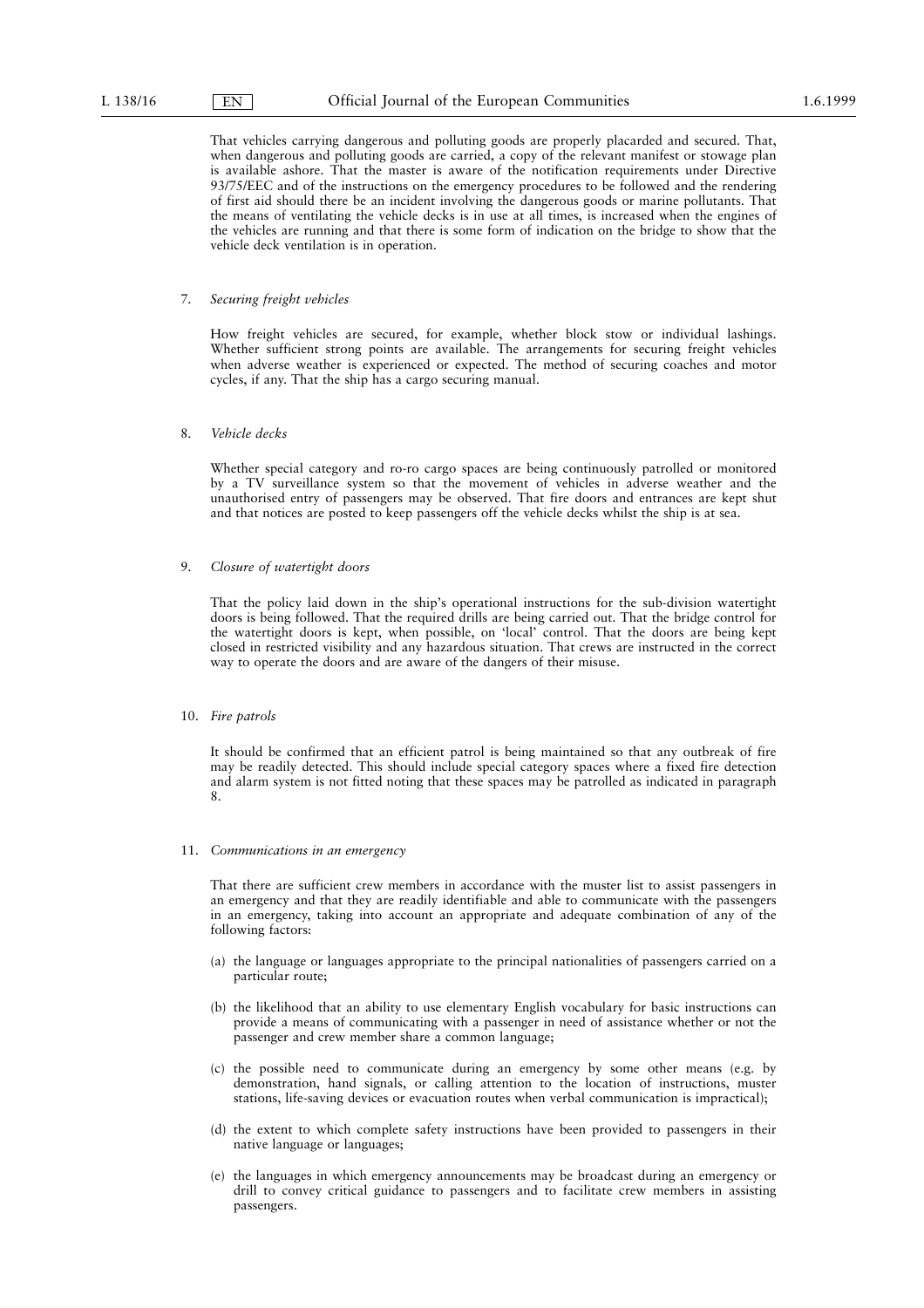#### 12. Common working language between crew members

Verify that a working language is established to ensure effective crew performance in safety matters and that this working language is recorded in the ship's logbook.

#### 13. Safety equipment

That the live-saving and fire appliances, including the fire doors and other items of the structural fire protection that may be readily inspected, are being maintained. That fire control plans are permanently exhibited or booklets containing the equivalent information are provided for the information of the ship's officers. That the stowage of the lifejackets is appropriate and that the stowage of children's lifejackets may be readily identified. That the loading of vehicles does not prevent the operation of the fire controls, emergency shut-offs, controls for the storm valves, etc. that may be located on the vehicle decks.

#### 14. Navigational and radio equipment

That the navigational and radio communications equipment, including emergency position-indicating radio beacons (EPIRBs), are operational.

# 15. Supplementary emergency lighting

That supplementary emergency lighting is fitted, when required by the regulations, and that a record of deficiencies is being kept.

# 16. Means of escape

Marking, in accordance with the applicable requirements, and the lighting, from both the main and emergency sources of power, of the means of escape. The measures taken to keep vehicles clear of escape routes where the means of escape cross or pass through vehicle decks. That exits, particularly exits from duty free shops, which have been found to be blocked by an excess of goods, are kept clear.

## 17. Operations book

That copies of the operations book are provided for the master and each senior officer and that other copies are available for all members of the crew. Also that there are check lists to cover the preparation for sea and other operations.

## 18. Engine room cleanliness

That the engine room is maintained in a clean condition with regard to maintenance procedures.

#### 19. Garbage disposal

That the arrangements for the handling and disposal of garbage are satisfactory.

# 20. Planned maintenance

All companies should have specific standing orders, with a planned maintenance system, for all safety related areas including bow and stern doors and side openings, together with their closing arrangements, but also covering engine room maintenance and safety equipment. Plans should be in place for periodically checking all items so as to maintain safety standards at the highest level. Procedures should be in place for recording deficiencies and confirming they have been properly rectified so that the master and the designated person ashore within the company management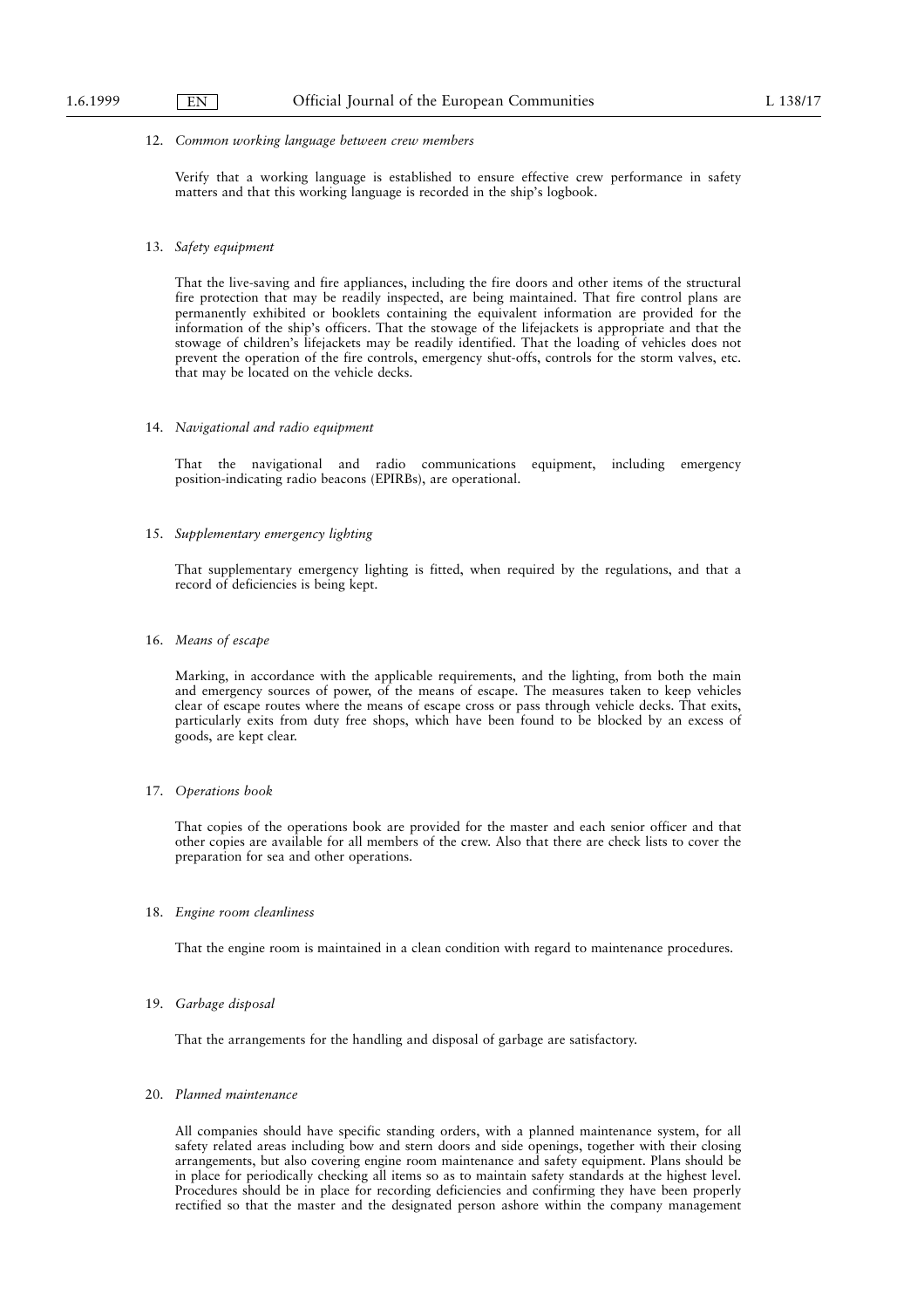structure are aware of the deficiencies and are notified when they have been rectified within a time specified. Periodic checking of the operation of the inner and outer bow door closing arrangements should include the indicators, surveillance equipment and any scuppers in the spaces between the bow visor and the inner door and especially the closing mechanisms and their associated hydraulic systems.

# 21. Making a voyage

When making a voyage the opportunity should be taken to check overcrowding, including the availability of seats and the blocking of passageways, stairs and emergency exits by baggage and by passengers unable to find seats. That the vehicle deck is vacated by passengers before the ship sails and that they do not again have access until immediately prior to docking should also be checked.